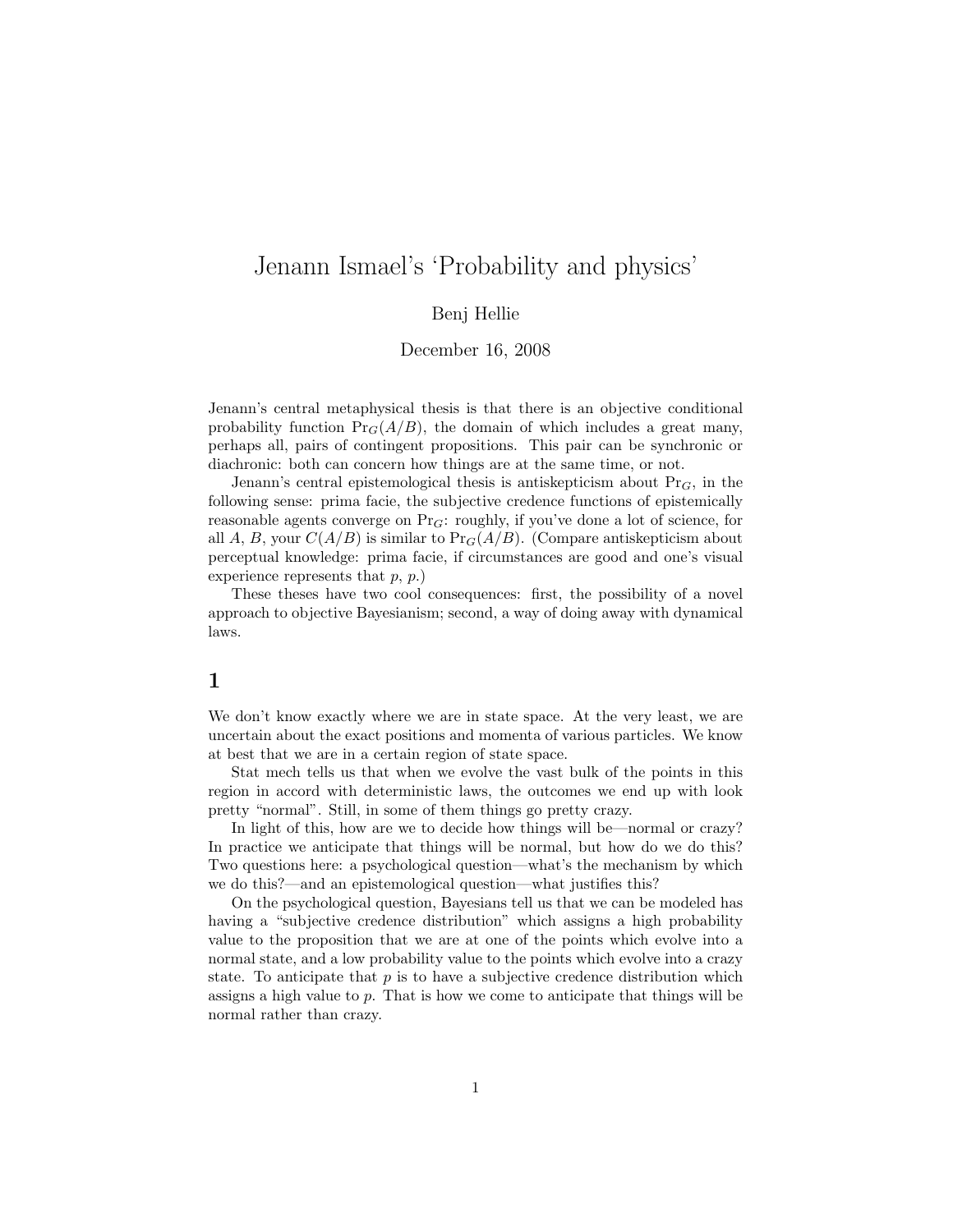On the epistemological question, opinions vary among Bayesians. All Bayesians think that insofar as there is any justification for this practice, it stems from conditionalizing on the evidence against a reasonable system of background conditional credences. As far as the extent to which these systems of background conditional credence are themselves open to epistemological assessment, Bayesians disagree: more "subjective" Bayesians think that a great many such systems are all equally rational, whereas more "objective" Bayesians think that relatively fewer such systems are equally rational.

Subjectivists motivate their approach in a pair of ways. First, technical worries about how to formulate the objective view: it's not easy to say which small number of conditional credence functions are the good ones; in particular, the "principles of indifference" on which objectivists have often hung their hopes are shown to be extremely problematic by examples from de Finetti, van Fraassen and others. Second, they play "refute the skeptic": confronted with someone with an allegedly irrational conditional credence function, objectivists have a hard time pushing that person off his perch—from Phil 101, "counterinduction has never worked before"; "exactly!"

Jenann's  $Pr_G$  promises to deflect both styles of argument, since the rationally optimal conditional credence function is the one that tracks  $Pr_G$ . (So that C is rationally optimal just if for all A, B,  $C(A/B) = Pr_G(A/B)$ .) Concerning formulation, that's no longer a problem for epistemologists but is rather "naturalized" by seeing which probability measure is implicit in science. Concerning refute the skeptic, there are now objective facts to which credences may or may not conform. If the counterinductivist's subjective conditional credence function is at variance to these, we can point to these facts as an external ground of the legitimacy of our practice and the illegitimacy of his. Of course that won't convince him but here as elsewhere in epistemology, playing "refute the skeptic" is a waste of time. "Why believe in this external ground?"—it's implicit in the practice of science, surely you don't want to go against science!

## 2

At time t the world is at point p of state space; at time  $t'$  it is at point  $p'$ . Why?

The standard answer appeals to dynamic laws of nature. First, assuming determinism: the dynamical laws collectively entail that if at some time, the world is at p, then  $|t'-t|$  units later, the world is at p'.

Second, assuming indeterminism: the dynamical laws collectively entail that if at some time, the world is at p, then  $|t'-t|$  units later, the world is at p' with chance c.

In Jenann's view, things are a bit different. Assuming determinism:  $Pr_G$ (the world is at  $p'/$ the world is at  $p |t'-t|$  units earlier) = 1; assuming indeterminism:  $Pr_G$ (the world is at  $p'/$ the world is at  $p \mid t'-t|$  units earlier) = c.

Jenann's answer is more economical than the standard answer. The standard answer appeals to dynamical laws of nature (deterministic or chancy) to explain diachronic change. Assuming that we are convinced by the earlier arguments